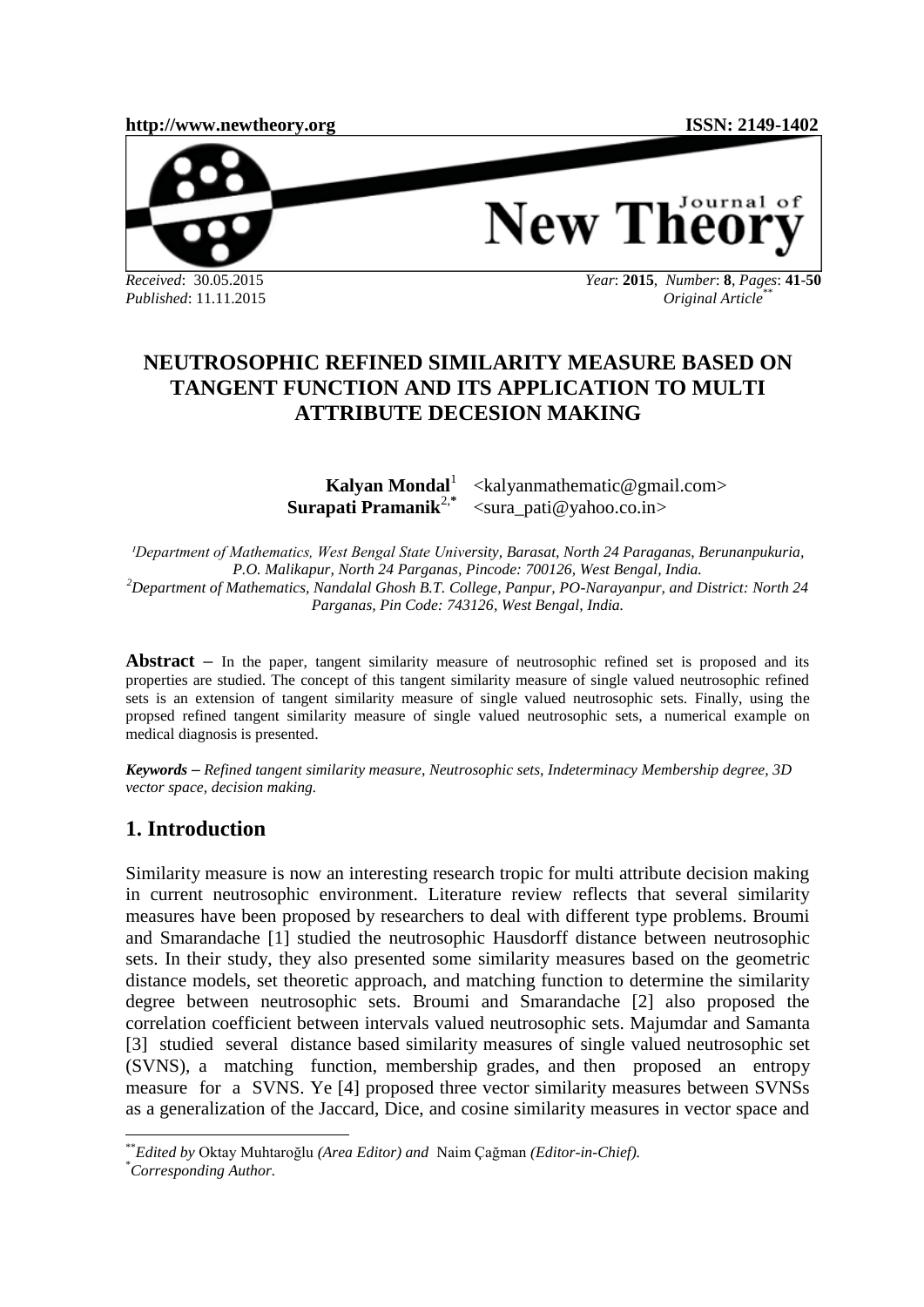applied them to the multicriteria decision-making problem with simplified neutrosophic information. Ye [5] also proposed single-valued neutrosophic clustering methods dealing with two distance-based similarity measures of SVNSs and presented a clustering algorithm based on the similarity measures of SVNSs to cluster single-valued neutrosophic data. Ye and Ye [6] proposed Dice similarity measure and weighted Dice similarity measure for single valued neutrosophic multisets (SVNMs) and investigated their properties. The Dice similarity measure of SVNMs proposed by Ye and Ye [6] is effective in handling the medical diagnosis problems with indeterminate and inconsistent information . Ye [7] further studied multiple attribute group decision-making method with completely unknown weights based on similarity measures under single valued neutrosophic environment. In the study, Ye [7] proposed two weight models based on the similarity measures to derive the weights of the decision makers and the attributes from the decision matrices represented by the form of single valued neutrosophic numbers (SVNNs) to decrease the effect of some unreasonable evaluations. Then, he [7] introduced the weighted similarity measure between the evaluation value (SVNS) for each alternative and the ideal solution (ideal SVNS) for the ideal alternative to rank the alternatives and select the best one(s).Ye and Zhang [8] developed three similarity measures between SVNSs based on the minimum and maximum operators and investigated their properties. Then they [8] proposed weighted similarity measure of SVNS and applied them to multiple attribute decision-making problems under single valued neutrosophic environment. Ye [9] proposed improved cosine similarity measures of simplified neutrosophicsets based on cosine function, including single valued neutrosophic cosine similarity measures and interval neutrosophic cosine similarity measures and demonstrated that improved cosine similarity measures overcome some drawbacks of existing cosine similarity measures of simplified neutrosophicsets. Biswas et al. [10] studied cosine similarity measure based multi-attribute decision-making with trapezoidal fuzzy neutrosophic numbers. They [10] developed expected value theorem and cosine similarity measure of trapezoidal fuzzy neutrosophic numbers. Pramanik and Mondal [11] proposed rough cosine similarity measure in rough neutrosophic environment. Mondal and Pramanik [12] also proposed refined cotangent similarity measure in single valued neutrosophic environment. Mondal and Pramanik [13] further proposed cotangent similarity measure under rough neutrosophic environments.

The concept of multi sets, the generalization of normal set theory was introduced by Yager [14]. Sebastian and Ramakrishnan [15] studied multi fuzzy sets, which is the generalization of multi sets. Sebastian and Ramakrishnan [16] also established more properties on multi fuzzy sets. Shinoj and John [17] extended the concept of fuzzy multi sets (FMSs) intuitionistic fuzzy multi sets (IFMSs). An element of a FMS can occur more than once with possibly the same or different membership values. An element of intuitionistic fuzzy multi sets has repeated occurrences of membership and non-membership values. Practically, the concepts of FMS and IFMS are not capable of dealing with indeterminacy. Smarandache [18] extended the classical neutrosophic logic to n-valued refined neutrosophic logic. Here each neutrosophic component T, I, F refine into respectively,  $T_1$  $,T_2$ , ...  $T_p$ , and ,  $I_1$ ,  $I_2$ , ...  $I_q$  and  $F_1$ ,  $F_2$ , ...  $F_r$ . Broumi and Smarandache [19] proposed neutrosophic refined similarity measure based on cosine function.

Pramanik and Mondal [20] studied weighted fuzzy similarity measure based on tangent function and provided its application to medical diagnosis. Mondal and Pramanik [21] also proposed tangent similarity measure on intuitionistic fuzzy environment. Mondal and Pramanik [22] also proposed tangent similarity measure on neutrosophic environment.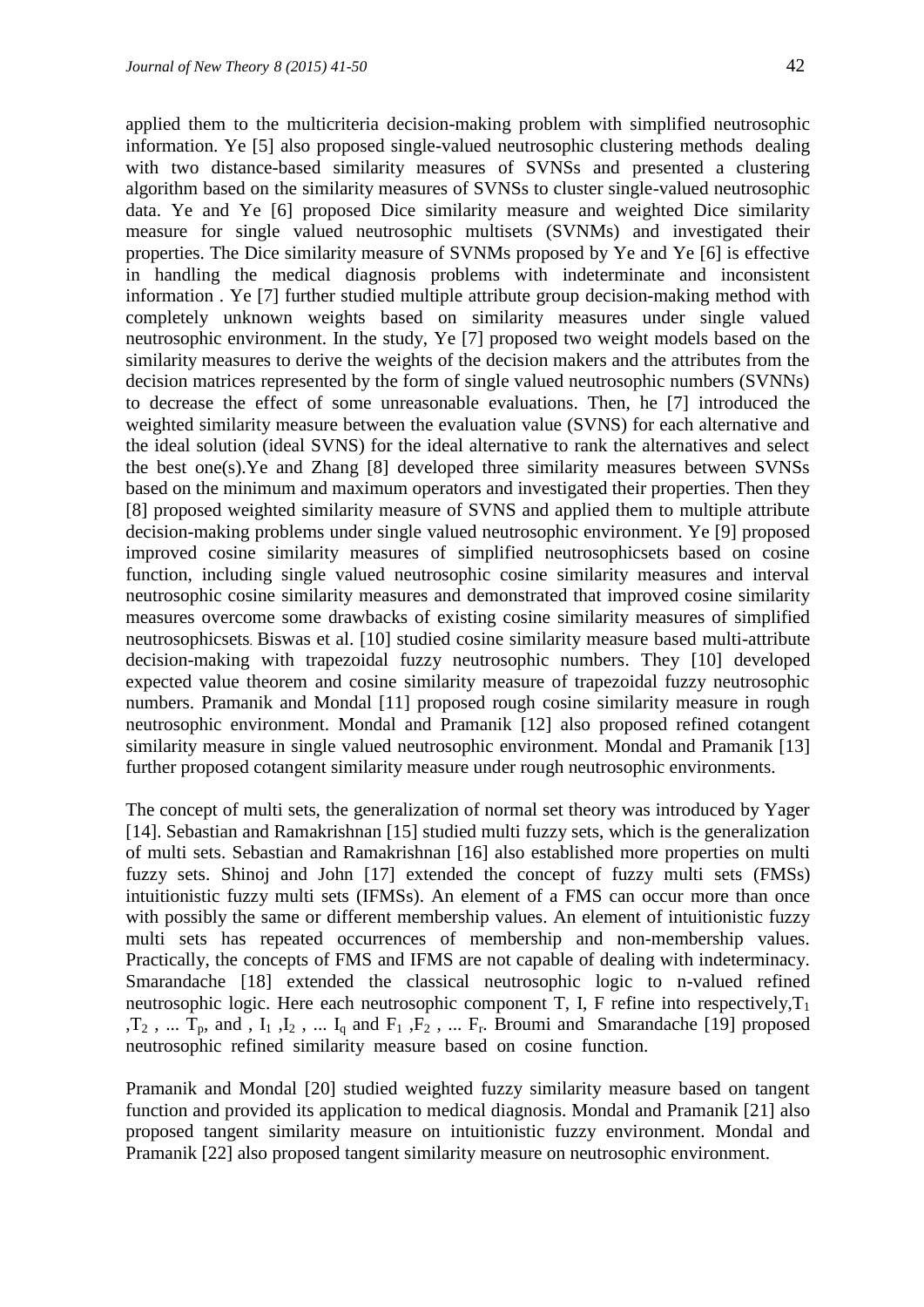In the paper, motivated by study of Mondal and Pramanik [12], we propose a new similarity measure called "refined tangent similarity measure for single valued neutrosophic sets". The proposed refined tangent similarity measure is applied to medical diagnosis problem.

Rest of the paper is structured as follows. Section 2 presents neutrosophic preliminaries. Section 3 is devoted to introduce refined tangent similarity measure for single valued neutrosophic sets and some of its properties. Section 4 presents decision making based on refined tangent similarity measure. Section 5 presents the application of refined tangent similarity measure to the problem on medical diagnosis. Finally, section 6 presents the concluding remarks and future scope of this research.

#### **2. Mathematical preliminaries**

#### **2.1 Neutrosophic Sets**

**Definition 1** [23] Let *X* be an universe of discourse. Then the neutrosophic set *N* is of the form  $N = \{ \langle x : T_N(x), I_N(x), F_N(x) \rangle \mid x \in X \}$ , where the functions *T*, *I*, *F*: *X* → ]<sup>-</sup>0,1<sup>+</sup>[ are defined respectively the degree of membership, the degree of indeterminacy, and the degree of non-membership of the element  $x \in X$  to the set *N* satisfying the following the condition.

$$
-0 \leq \sup T_N(x) + \sup I_N(x) + \sup F_N(x) \leq 3^+(1)
$$

For two neutrosophic sets,  $N = \{ \langle x : T_N(x), I_N(x), F_N(x) \rangle | x \in X \}$  and  $P = \{ \langle x, T_P(x),$  $I_P(x)$ ,  $F_P(x)$   $\mid$   $x \in X$  } the two relations are defined as follows:

(1)  $N \subseteq P$  if and only if  $T_N(x) \le T_P(x)$ ,  $I_N(x) \ge I_P(x)$ ,  $F_N(x) \ge F_P(x)$ (2)  $N = P$  if and only if  $T_N(x) = T_P(x)$ ,  $I_N(x) = I_P(x)$ ,  $F_N(x) = F_P(x)$ 

#### **2.2 Single Valued Neutrosophic sets**

**Definition 2.2** [24] Let *X* be a space of points with generic elements in *X* denoted by *x*. A SVNS *N* in *X* is characterized by a truth-membership function  $T_N(x)$ , an indeterminacymembership function  $I_N(x)$ , and a falsity membership function  $F_N(x)$ , for each point *x* in *X*,  $T_N(x)$ ,  $I_N(x)$ ,  $F_N(x) \in [0, 1]$ . When *X* is continuous, a SVNS *N* can be written as:

$$
N = \int_X \frac{}{x} ; x \in X
$$

When *X* is discrete, a SVNS *N* can be written as:

$$
N = \sum_{i=1}^{n} \frac{\langle T_N(x_i), I_N(x_i), F_N(x_i) \rangle}{x_i} : x_i \in X
$$

For two SVNSs,  $N_{SVNS} = \{ \langle x : T_N(x), I_N(x), F_N(x) \rangle \mid x \in X \}$  and  $P_{SVNS} = \{ \langle x, T_P(x), I_P(x), F_N(x) \rangle \}$  $F_P(x) > |x \in X$  } the two relations are defined as follows:(1)  $N_{S V N S} \subseteq P_{S V N S}$  if and only if  $T_N(x) \le T_P(x)$ ,  $I_N(x) \ge I_P(x)$ ,  $F_N(x) \ge F_P(x)$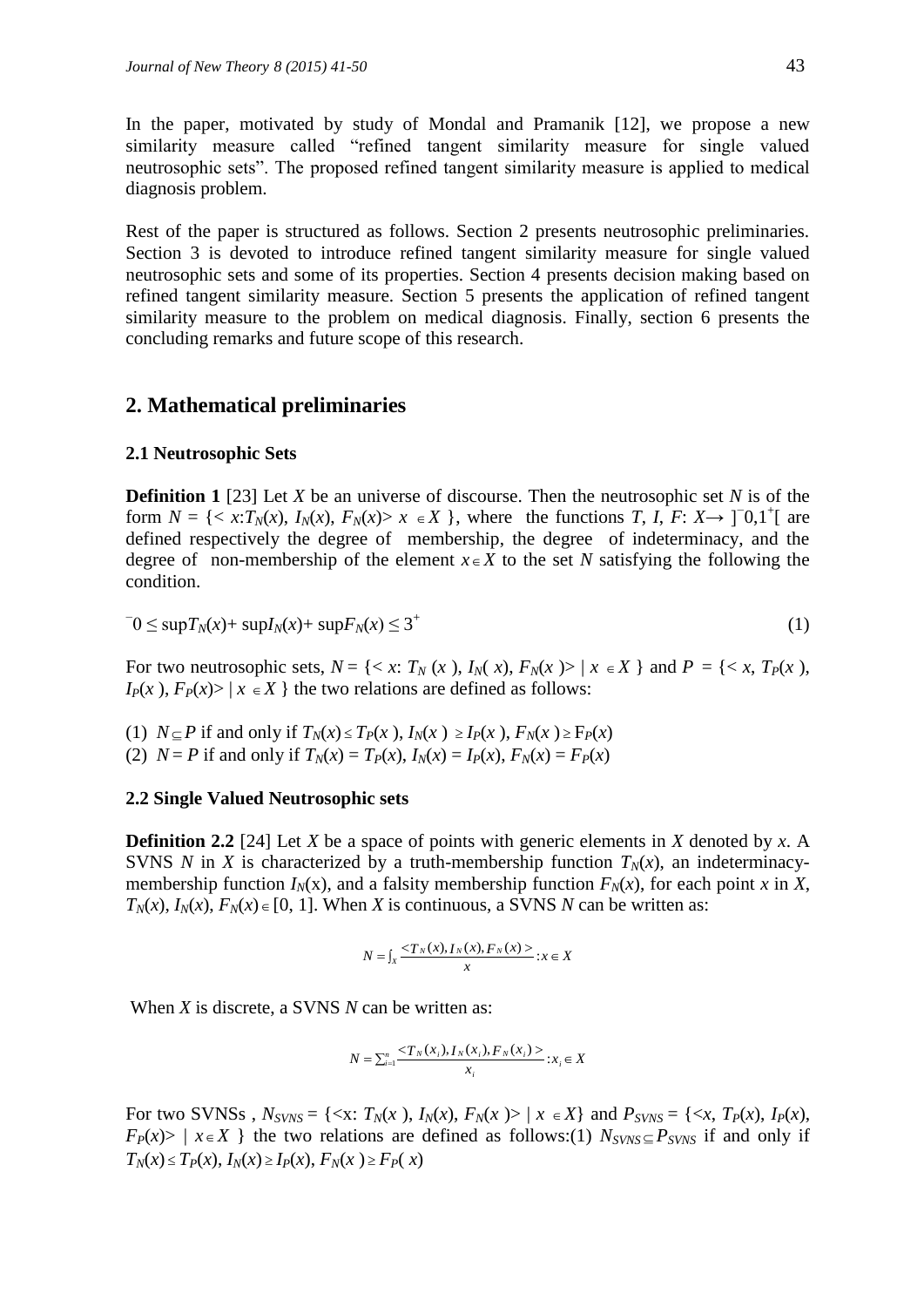$N_{SVNS} = P_{SVNS}$  if and only if  $T_N(x) = T_P(x)$ ,  $I_N(x) = I_P(x)$ ,  $F_N(x) = F_P(x)$  for any  $x \in X$ 

#### **2.3 Neutrosophic Refined Sets**

**Definition 2.3** [20] Let *M* be a neutrosophic refined set.

 $M = \{<\mathbf{x}, \; \; T^1_M(\mathbf{x}_i), T^2_M(\mathbf{x}_i), ..., T^r_M(\mathbf{x}_i)), (I^1_M(\mathbf{x}_i), I^2_M(\mathbf{x}_i), ..., I^r_M(\mathbf{x}_i)), (F^1_M(\mathbf{x}_i), F^2_M(\mathbf{x}_i), ..., F^r_M(\mathbf{x}_i)))\times \mathbf{x} \in X\}$ 

where,  $T_M^1(x_i)$ ,  $T_M^2(x_i)$ ,...,  $T_M^r(x_i)$ :  $X \in [0,1]$ ,  $I_M^1(x_i)$ ,  $I_M^2(x_i)$ ,...,  $I_M^r(x_i)$ :  $X \in [0,1]$ , and  $F_M^1(x_i)$ ,  $F_M^2(x_i)$ , ...,  $F_M^r(x_i)$ :  $X \in [0,1]$ , such that  $0 \leq \sup T_M^i(x_i) + \sup T_M^i(x_i) + \sup F_M^i(x_i) \leq 3$ , for  $i = 1, 2, ..., r$ for any  $x \in X$ .

Now,  $(T_M^1(x_i), T_M^2(x_i),..., T_M^r(x_i)), (T_M^1(x_i), T_M^2(x_i),..., T_M^r(x_i)), (F_M^1(x_i), F_M^2(x_i),..., F_M^r(x_i))$  is the truthmembership sequence, indeterminacy-membership sequence and falsity-membership sequence of the element *x*, respectively. Also, r is called the dimension of neutrosophic refined sets *M*.

## **3. Tangent Similarity Measure for Single Valued Refined Neutrosophic Sets**

Let  $N = \langle x(\tau_N^j(x_i), \tau_N^j(x_i), F_N^j(x_i)) \rangle$  and  $P = \langle x(\tau_N^j(x_i), \tau_N^j(x_i), F_N^j(x_i)) \rangle$  be two single valued refined neutrosophic numbers. Now refined tangent similarity function which measures the similarity between two vectors based only on the direction, ignoring the impact of the distance between them can be presented as:

$$
T_{NRS}(N,P) = \frac{1}{p} \sum_{j=1}^{p} \left[ \frac{1}{n} \sum_{i=1}^{n} \left\langle 1 - \tan\left(\frac{\pi}{12} \left( T \dot{J}(x_i) - T \dot{J}(x_i) \right) + \left| T \dot{J}(x_i) - T \dot{J}(x_i) \right| + \left| F \dot{J}(x_i) - F \dot{J}(x_i) \right| \right) \right\rangle \right]
$$
(2)

**Proposition 3.1.** The defined refined tangent similarity measure  $T_{NRS}(N, P)$  between NRSs *N* and *P* satisfies the following properties:

- 1.  $0 \le T_{NRS} (N, P) \le 1$
- 2.  $T_{NRS}(N, P) = 1$  iff  $N = P$
- 3.  $T_{NRS}(N, P) = T_{NRS}(P, N)$
- 4. If *R* is a NRS in *X* and  $N \subset P \subset R$  then  $T_{NRS}(N, R) \leq T_{NRS}(N, P)$  and  $T_{NRS}(N, R) \leq T_{NRS}(P, R)$

**Proofs: (1)** The membership, indeterminacy and non-membership functions of the NRSs are within [0,1]. Again  $0 \leq \tan \left( \frac{\pi}{4} \left( \frac{\pi}{2} |T_{i}(x_i) - T_{i}(x_i)| + |T_{i}(x_i) - T_{i}(x_i)| + |F_{i}(x_i) - F_{i}(x_i)| \right) \right) \leq 1.$  $\frac{\pi}{12}$  $0 \leq \tan \left( \frac{\pi}{12} \left| T \dot{p}(x_i) - T \dot{q}(x_i) \right| + \left| T \dot{p}(x_i) - T \dot{q}(x_i) \right| + \left| F \dot{p}(x_i) - F \dot{q}(x_i) \right| \right) \right| \leq$  $\left(\frac{\pi}{12}\left(T_{p}^{j}(x_{i})-T_{Q}^{j}(x_{i})\right)+\left|I_{p}^{j}(x_{i})-I_{Q}^{j}(x_{i})\right|+\left|F_{p}^{j}(x_{i})-F_{Q}^{j}(x_{i})\right|\right)$  $\leq \tan \left( \frac{\pi}{12} \left( \frac{\pi}{2} \left( x_i \right) - \frac{\pi}{2} \left( x_i \right) \right) + \left| \frac{\pi}{2} \left( x_i \right) - \frac{\pi}{2} \left( x_i \right) \right| + \left| \frac{\pi}{2} \left( x_i \right) - \frac{\pi}{2} \left( x_i \right) \right| \right) \leq 1$ . So, refined tangent similarity function is also within [0,1]. Hence  $0 \le T_{NRS}(N, P) \le 1$ 

(2) For any two NRS N and P if  $N = P$  this implies  $T_p^j(x) = T_p^j(x)$ ,  $I_p^j(x) = I_p^j(x)$ ,  $F_p^j(x) = F_p^j(x)$ . Hence

$$
|T_{N}^{j}(x)-T_{N}^{j}(x)|=0
$$
,  $|I_{N}^{j}(x)-I_{N}^{j}(x)|=0$ ,  $|F_{N}^{j}(x)-F_{N}^{j}(x)|=0$ , Thus  $T_{NRS}(N, P) = 1$ 

Conversely,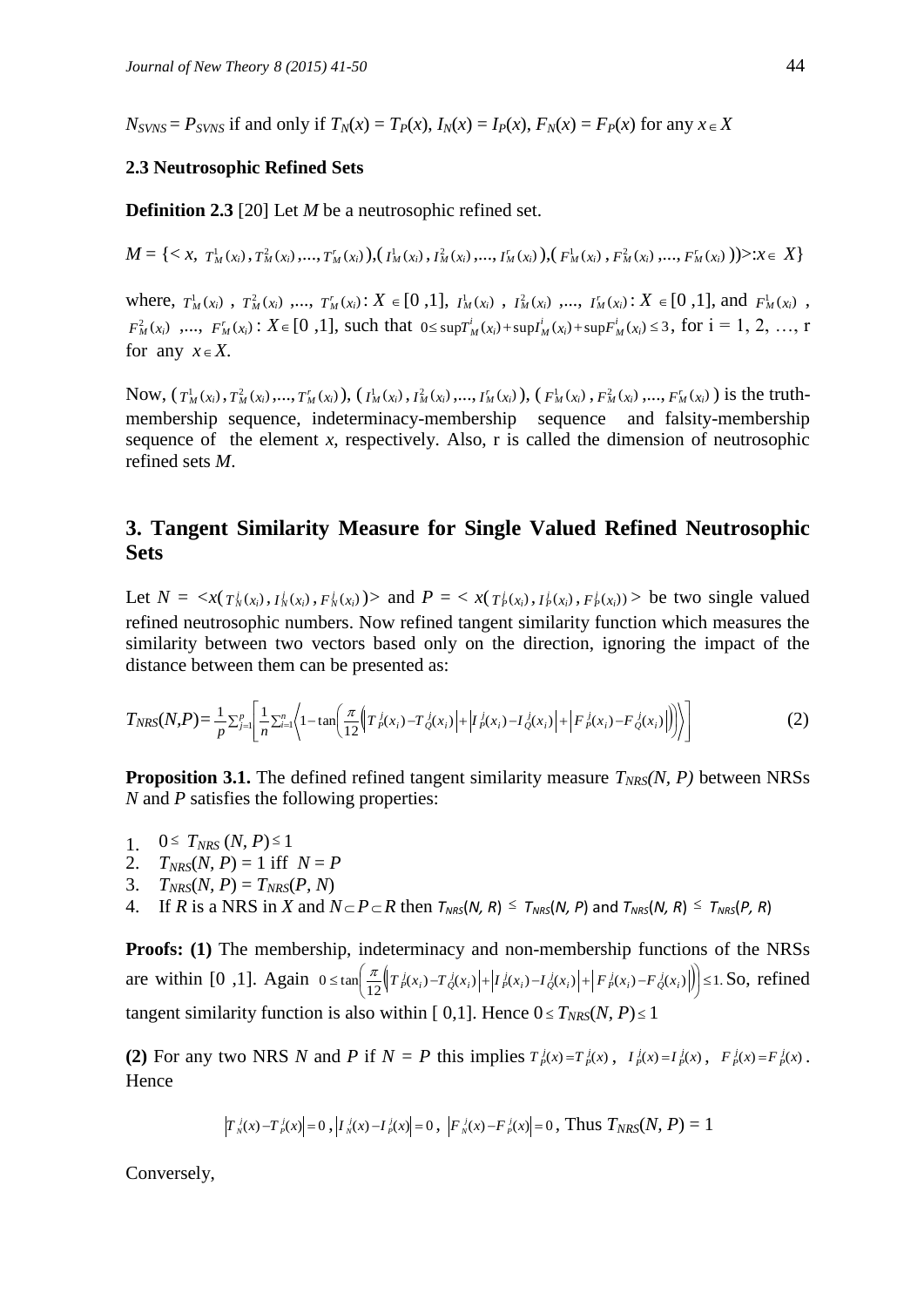If  $T_{NRS}(N, P) = 1$  then  $|T_N^j(x) - T_N^j(x)| = 0$ ,  $|T_N^j(x) - T_N^j(x)| = 0$ ,  $|F_N^j(x) - F_N^j(x)| = 0$  since  $tan(0) = 0$ . So we can write  $T_p^j(x) = T_p^j(x)$ ,  $I_p^j(x) = I_p^j(x)$ ,  $F_p^j(x) = F_p^j(x)$ Hence  $N = P$ .

**(3)** This proof is obvious.

(4) If  $N \subset P \subset R$  then  $T_N^j(x) \le T_N^j(x) \le T_N^j(x)$ ,  $T_N^j(x) \le T_N^j(x) \le T_N^j(x)$ ,  $F_N^j(x) \le F_N^j(x) \le F_N^j(x)$  for  $x \in X$ .

Now we can write the following inequalities:

$$
\left|T_{N}^{j}(x)-T_{N}^{j}(x)\right| \leq \left|T_{N}^{j}(x)-T_{R}^{j}(x)\right|, \left|T_{P}^{j}(x)-T_{R}^{j}(x)\right| \leq \left|T_{N}^{j}(x)-T_{R}^{j}(x)\right|;
$$
\n
$$
\left|T_{N}^{j}(x)-T_{P}^{j}(x)\right| \leq \left|T_{N}^{j}(x)-T_{R}^{j}(x)\right|, \left|T_{P}^{j}(x)-T_{R}^{j}(x)\right| \leq \left|T_{N}^{j}(x)-T_{R}^{j}(x)\right|;
$$
\n
$$
\left|F_{N}^{j}(x)-F_{P}^{j}(x)\right| \leq \left|F_{N}^{j}(x)-F_{R}^{j}(x)\right|, \left|F_{P}^{j}(x)-F_{R}^{j}(x)\right| \leq \left|F_{N}^{j}(x)-F_{R}^{j}(x)\right|.
$$

Thus  $T_{NRS}(N, R) \leq T_{NRS}(N, P)$  and  $T_{NRS}(N, R) \leq T_{NRS}(P, R)$ , since tangent function is increasing in the interval  $\left[0, \frac{\pi}{4}\right]$  $\overline{\phantom{a}}$  $\overline{\mathsf{L}}$  $\vert \wedge \pi$  $\left[0, \frac{\pi}{4}\right]$ .

## **4. Decision Making Under Single Valued Refined Neutrosophic Environment Based on Tangent Similarity Measure**

Let  $A_1, A_2, ..., A_m$  be a discrete set of candidates,  $C_1, C_2, ..., C_n$  be the set of criteria of each candidate, and  $B_1$ ,  $B_2$ , ...,  $B_k$  are the alternatives of each candidates. The decision-maker provides the ranking of alternatives with respect to each candidate. The ranking presents the performances of candidates  $A_i$  (i = 1, 2,..., m) against the criteria  $C_i$  (j = 1, 2, ..., n). The single valued neutrosophic values associated with the candidates and their attributes for MADM problem can be presented in the following decision matrix (see the table 1). Table 1: The relation between candidates and attributes

$$
A_{1} \begin{array}{c} C_{1} & C_{2} & \dots & C_{n} \\ \hline A_{1} \begin{array}{c} \left\langle d_{11}^{-1}, d_{11}^{-2}, \dots, d_{11}^{-1} \right\rangle & \left\langle d_{12}^{-1}, d_{12}^{-2}, \dots, d_{12}^{-1} \right\rangle & \dots & \left\langle d_{1n}^{-1}, d_{1n}^{-2}, \dots, d_{1n}^{-1} \right\rangle \\ A_{2} \begin{array}{c} \left\langle d_{21}^{-1}, d_{21}^{-2}, \dots, d_{21}^{-1} \right\rangle & \left\langle d_{22}^{-1}, d_{22}^{-2}, \dots, d_{22}^{-1} \right\rangle & \dots & \left\langle d_{2n}^{-1}, d_{2n}^{-2}, \dots, d_{2n}^{-1} \right\rangle \\ \dots & \dots & \dots & \dots \\ A_{m} \end{array} \end{array}
$$
  
\n
$$
A_{m} \begin{array}{c} \left\langle d_{n1}^{-1}, d_{n1}^{-2}, \dots, d_{n1}^{-1} \right\rangle & \left\langle d_{n2}^{-1}, d_{n2}^{-2}, \dots, d_{n2}^{-1} \right\rangle & \dots & \left\langle d_{nm}^{-1}, d_{nm}^{-2}, \dots, d_{nm}^{-1} \right\rangle \\ \end{array}
$$

The relational values between attributes and alternatives in terms of single valued neutrosophic numbers can be presented as follows (see the table 2).

**Table 2:** The relation between attributes and alternatives

|       | $B_{1}$ | $B_{2}$                           | $\cdots$ | $B_k$      |
|-------|---------|-----------------------------------|----------|------------|
|       |         | $C_1$ $\xi_{11}$ $\xi_{12}$       |          | $\xi_{1k}$ |
| $C_2$ |         | $\xi_{21}$ $\xi_{22}$             |          | $\xi_{2k}$ |
|       |         |                                   |          |            |
| $C_n$ |         | $\left \xi_{n1} \right  \xi_{n2}$ | $\cdots$ |            |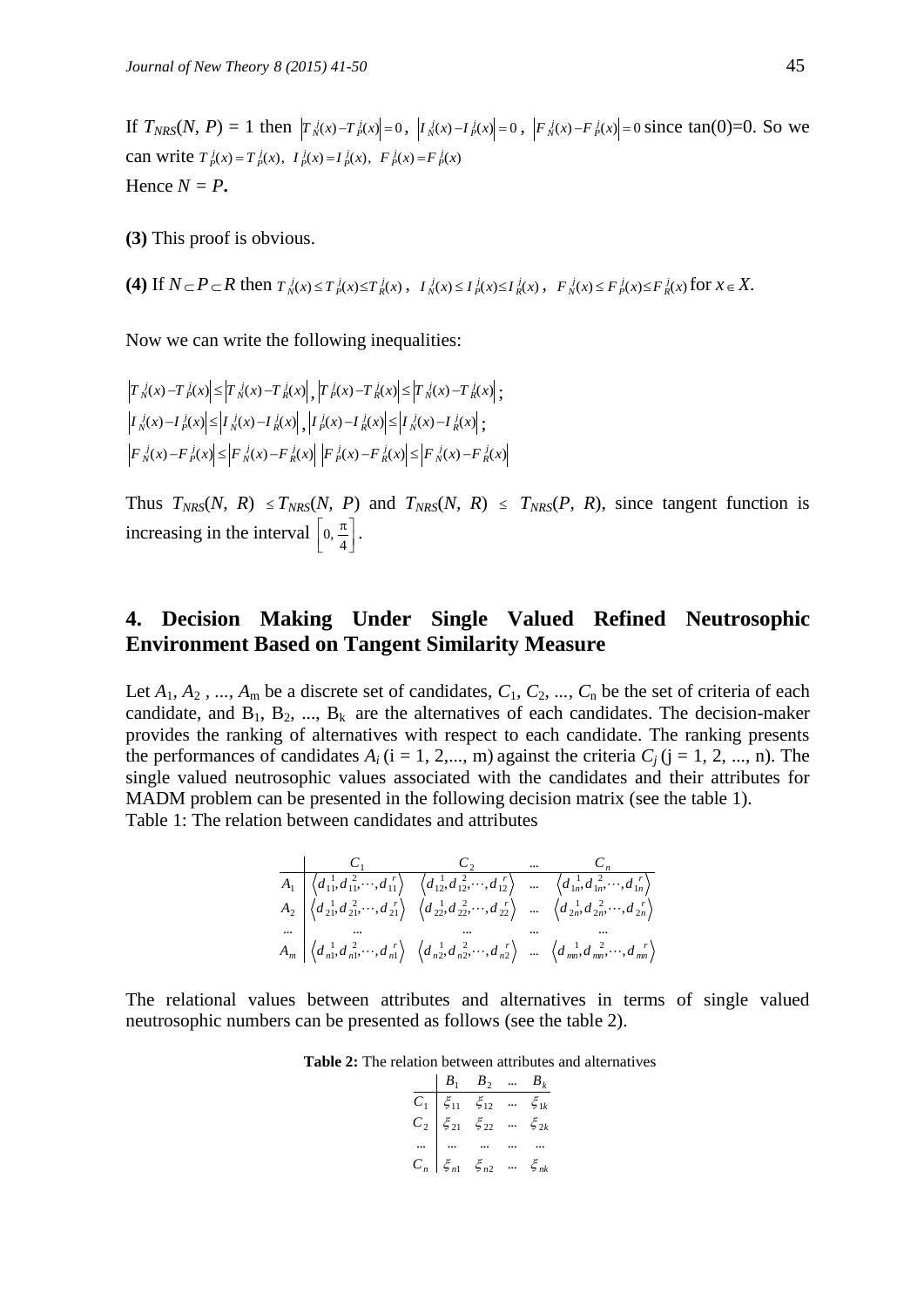Here  $d_i$  and  $\xi_{ij}$  and are all single valued neutrosophic numbers.

The steps corresponding to refined neutrosophic similarity measure based on tangent function are presented as follows.

**Step 1: Determination the relation between candidates and attributes:** Each candidate  $A_i$  (i = 1, 2, ..., m) having the attribute  $C_i$  (j = 1, 2, ..., n) is presented as follows (see the table 3):

|                    | $\left\langle T^{-1}_{11}, T^{-1}_{11}, F^{-1}_{11} \right\rangle,$                                                                                                                     | $\left \left\langle T^{-1}_{12} {J}^{-1}_{12} {F}^{-1}_{12} \right\rangle_{\!\!\circ} \right $                           | $\left \left\langle T^{-1}_{1n}, {I}^{-1}_{1n}, {F}^{-1}_{1n}\right\rangle_{n}\right $                                                                                          |
|--------------------|-----------------------------------------------------------------------------------------------------------------------------------------------------------------------------------------|--------------------------------------------------------------------------------------------------------------------------|---------------------------------------------------------------------------------------------------------------------------------------------------------------------------------|
|                    | $\left\langle T^{-2}_{11}, T^{\; 2}_{11}, F^{\; 2}_{11} \right\rangle,$                                                                                                                 | $\langle T^{\,2}_{12}, I^{\,2}_{12}, F^{\,2}_{12} \rangle,$                                                              | $\langle T^{\,2}_{1n},\Gamma^{\,2}_{1n},\overline{F^{\,2}_{1n}}\rangle,$                                                                                                        |
| A <sub>1</sub>     |                                                                                                                                                                                         |                                                                                                                          |                                                                                                                                                                                 |
|                    | $\left\langle T_{11}^{\;\,r} , I_{11}^{\;\,r} , F_{11}^{\;\,r} \right\rangle$                                                                                                           | $\left\langle T_{12}^{\;\;r} , L_{12}^{\;\;r} , F_{12}^{\;\;r} \right\rangle$                                            | $\left \left\langle T\right._{2n}^{\;\;r},I\right._{2n}^{\;\;r},F\left._{2n}^{\;\;r}\right\rangle$                                                                              |
|                    | $\left\langle T^{-1}_{21}, I^{-1}_{21}, F^{-1}_{21} \right\rangle,$                                                                                                                     | $\left \left\langle T^{-1}_{22}, {I}^{-1}_{22}, {F}^{-1}_{22} \right\rangle_{\!\!\circ}\right $                          | $\left \left\langle T\frac{1}{2n},\frac{1}{2n},F\frac{1}{2n}\right\rangle ,\right.$                                                                                             |
|                    | $\left\langle T\frac{2}{21},\frac{1}{21},\frac{2}{21},\frac{2}{21}\right\rangle,$                                                                                                       | $\left\langle T\frac{2}{22}, \frac{1}{22}, \frac{2}{22}, \frac{2}{22} \right\rangle,$                                    | $\langle T_{2n}^2, L_{2n}^2, F_{2n}^2 \rangle,$                                                                                                                                 |
| $A_{2}$            |                                                                                                                                                                                         |                                                                                                                          |                                                                                                                                                                                 |
|                    | $\left\langle T_{\text{2P}}^{\;\;r}I_{\text{2P}}^{\;\;r}F_{\text{21}}^{\;\;r}\right\rangle$                                                                                             | $\left \left\langle T\right.^{\;\;r}_{22},I\right.^{\;\;r}_{22},F\left.^{\;\;r}_{22}\right\rangle \right $               | $\left \left\langle T\right.^{\;\,r}_{\text{\tiny 1n}},\overline{I}\left.^{\;\,r}_{\text{\tiny 1n}},\overline{F}\left.^{\;\,r}_{\text{\tiny 1n}}\right. \right\rangle \right $  |
|                    | $\left \left\langle T^{-1}_{\phantom{1}m1},\overline{I}^{-1}_{\phantom{1}m1},\overline{F}^{-1}_{\phantom{1}m1}\right\rangle _{\!\!\!},\right $                                          | $\left \left\langle T^{-1}_{m2}, {I^{-1}_{m2}}, F^{-1}_{m2}\right\rangle\right $                                         | $\left \left\langle T\textstyle{\frac{1}{mn}}\textstyle\int\textstyle{I}\textstyle{\frac{1}{mn}}\textstyle\int\textstyle{F}^{-1}\textstyle{\frac{1}{mn}}\right\rangle, \right $ |
|                    | $\left\langle T\,{}^{\,2}_{m1},\, I\,{}^{\,2}_{m1},\, F\,{}^{\,2}_{m1}\right\rangle, \left. \right $                                                                                    | $\left\langle T_{m2}^{2}, I_{m2}^{2}, F_{m2}^{2}\right\rangle,$                                                          | $\langle T\frac{2}{mn}, I\frac{2}{mn}, F\frac{2}{mn}\rangle,$                                                                                                                   |
| $\boldsymbol{A}_m$ |                                                                                                                                                                                         |                                                                                                                          |                                                                                                                                                                                 |
|                    |                                                                                                                                                                                         |                                                                                                                          |                                                                                                                                                                                 |
|                    | $\left\langle T_{\scriptscriptstyle{m1}}^{\scriptscriptstyle{r}}, I_{\scriptscriptstyle{m1}}^{\scriptscriptstyle{r}}, F_{\scriptscriptstyle{m1}}^{\scriptscriptstyle{r}} \right\rangle$ | $\left \left\langle T\text{ }_{m2}^{~~r},\text{ }I\text{ }_{m2}^{~~r},\text{ }F\text{ }_{m2}^{~~r}\right\rangle \right $ | $\left\langle T\text{\tiny{mn}}_{\text{\tiny{mn}}}, I\text{\tiny{mn}}_{\text{\tiny{mn}}}, F\text{\tiny{mn}}_{\text{\tiny{mn}}} \right\rangle$                                   |

**Table 3:** Relation between candidates and attributes in terms of NRSs

**Step 2: Determination the relation between attributes and alternatives:** The relation between attributes  $C_i$  (i = 1, 2, ..., n) and alternatives  $B_t$  (t = 1, 2, ..., k) is presented in the table 4.

**Table 4:** The relation between attributes and alternatives in terms of NRSs

|  | $B_1$ $B_2$ $\ldots$ $B_k$                                                                                                                                                                                                                                                                                                                                                            |  |
|--|---------------------------------------------------------------------------------------------------------------------------------------------------------------------------------------------------------------------------------------------------------------------------------------------------------------------------------------------------------------------------------------|--|
|  |                                                                                                                                                                                                                                                                                                                                                                                       |  |
|  | $\begin{array}{ccc} C_1 & \left\langle T_{11}, I_{11}, F_{11} \right\rangle & \left\langle T_{12}, I_{12}, F_{12} \right\rangle & \ldots & \left\langle T_{1k}, I_{1k}, F_{1k} \right\rangle \\ C_2 & \left\langle T_{21}, I_{21}, F_{21} \right\rangle & \left\langle T_{22}, I_{22}, F_{22} \right\rangle & \ldots & \left\langle T_{2k}, I_{2k}, F_{2k} \right\rangle \end{array}$ |  |
|  |                                                                                                                                                                                                                                                                                                                                                                                       |  |
|  | $\begin{array}{c c c c c c c c} \cdots & \cdots & \cdots & \cdots \\ \hline C_n & \langle T_{n!}, I_{n!}, F_{n!} \rangle & \langle T_{n2}, I_{n2}, F_{n2} \rangle & \cdots & \langle T_{nk}, I_{nk}, F_{nk} \rangle \end{array}$                                                                                                                                                      |  |

**Step 3: Determination of the relation between attributes and alternatives:** Determine the correlation measure  $(T_{NRS}(N, P))$  between the table 3 and the table 4 using equation 1.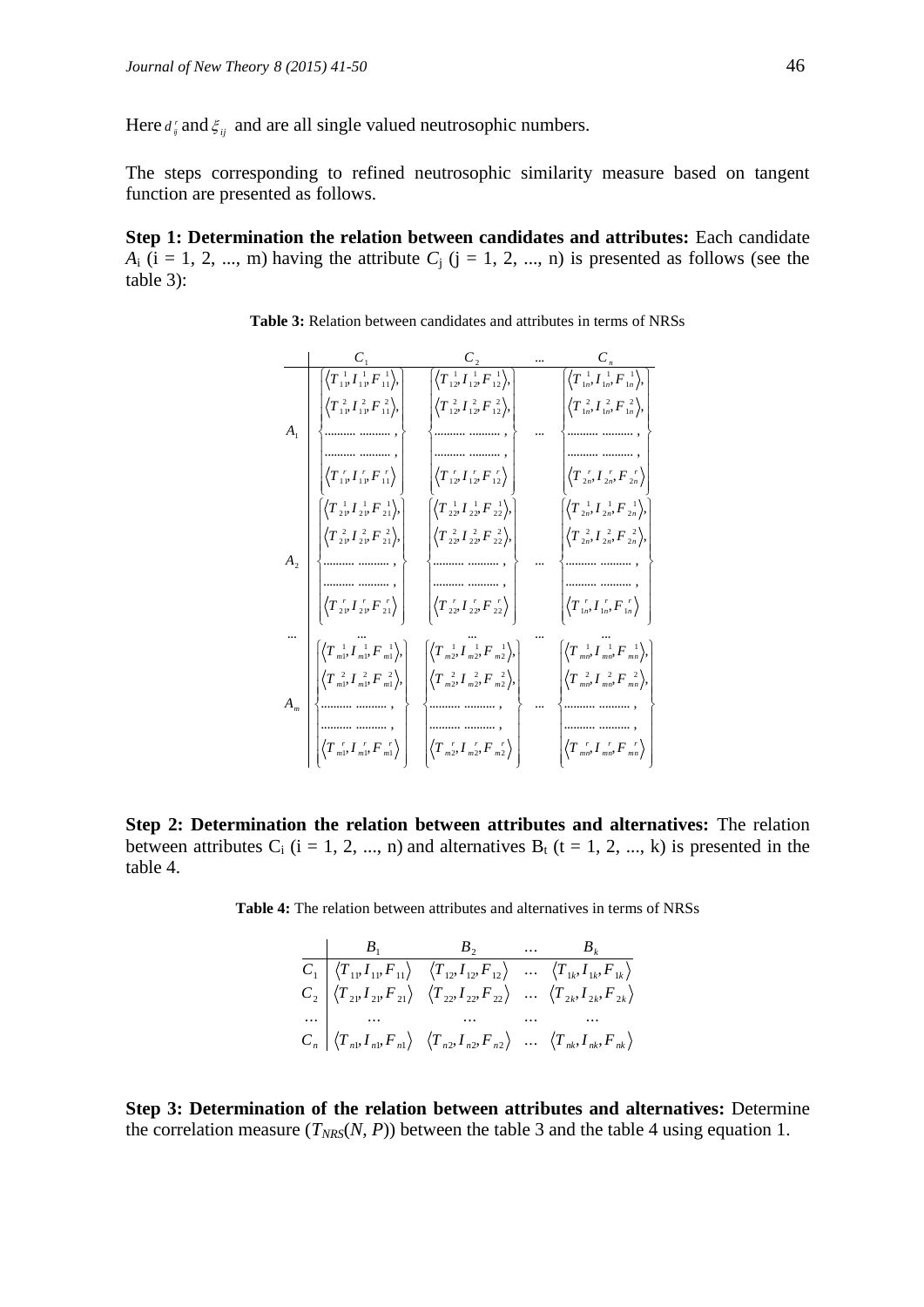**Step 4: Ranking the alternatives:** Ranking of alternatives is prepared based on the descending order of correlation measures. Highest value indicates the best alternatives.

# **Step 5:** End

#### **5. Example on Medical Diagnosis**

Let us consider an illustrative example on medical diagnosis. As medical diagnosis contains a large amount of uncertainties and increased volume of information available to physicians from new updated technologies, the process of classifying different set of symptoms under a single name of a disease. In some practical situations, there is the possibility of each element having different truth membership, indeterminate and falsity membership functions. The proposed similarity measure among the patients versus symptoms and symptoms versus diseases will give the proper medical diagnosis. The main feature of the proposed method is that it includes multi truth membership, multiindeterminate and multi-falsity membership by taking many times inspection for diagnosis. Now, an example of a medical diagnosis will be presented. Example: Let  $P = \{P_1, P_2, P_3, \ldots\}$  $P_4$ } be a set of patients,  $D = \{V \text{iral fever}, \text{malaria}, \text{tvphoid}, \text{stomach problem}, \text{check}$ problem} be a set of diseases and  $S = \{T$ emperature, headache, stomach pain, cough, chest pain.} be a set of symptoms. The solution strategy is to examine the patient which will provide truth membership, indeterminate and false membership function for each patient regarding the relation between patient and different symptoms. Here we take three observations in a day: at 7 am, 1 pm and 6pm. (see the table 5).

|                | Temperature     | Headache        | Stomach pain    | Cough           | Chest pain      |
|----------------|-----------------|-----------------|-----------------|-----------------|-----------------|
| $P_1$          | (0.8, 0.1, 0.1) | (0.6, 0.1, 0.3) | (0.2, 0.8, 0.0) | (0.6, 0.1, 0.3) | (0.1, 0.6, 0.3) |
|                | (0.6, 0.3, 0.3) | (0.5, 0.2, 0.4) | (0.3, 0.5, 0.2) | (0.4, 0.4, 0.4) | (0.3, 0.4, 0.5) |
|                | (0.6, 0.3, 0.1) | (0.5, 0.1, 0.2) | (0.2, 0.3, 0.4) | (0.4, 0.3, 0.3) | (0.2, 0.5, 0.4) |
| P <sub>2</sub> | (0.0, 0.8, 0.2) | (0.4, 0.4, 0.2) | (0.6, 0.1, 0.3) | (0.1, 0.7, 0.2) | (0.1, 0.8, 0.1) |
|                | (0.2, 0.6, 0.4) | (0.5, 0.4, 0.1) | (0.4, 0.2, 0.5) | (0.2, 0.7, 0.5) | (0.3, 0.6, 0.4) |
|                | (0.1, 0.6, 0.4) | (0.4, 0.6, 0.3) | (0.3, 0.2, 0.4) | (0.3, 0.5, 0.4) | (0.3, 0.6, 0.3) |
| $P_{3}$        | (0.8, 0.1, 0.1) | (0.8, 0.1, 0.1) | (0.0, 0.6, 0.4) | (0.2, 0.7, 0.1) | (0.0, 0.5, 0.5) |
|                | (0.6, 0.4, 0.1) | (0.6, 0.2, 0.4) | (0.2, 0.5, 0.5) | (0.2, 0.5, 0.5) | (0.2, 0.5, 0.3) |
|                | (0.5, 0.3, 0.3) | (0.6, 0.1, 0.3) | (0.3, 0.4, 0.6) | (0.1, 0.6, 0.3) | (0.3, 0.3, 0.4) |
| $P_4$          | (06, 0.1, 0.3)  | (0.5, 0.4, 0.1) | (0.3, 0.4, 0.3) | (0.7, 0.2, 0.1) | (0.3, 0.4, 0.3) |
|                | (04, 0.3, 0.2)  | (0.4, 0.4, 0.4) | (0.2, 0.4, 0.5) | (0.5, 0.2, 0.4) | (0.4, 0.3, 0.4) |
|                | (05, 0.2, 0.3)  | (0.5, 0.2, 0.4) | (0.1, 0.5, 0.4) | (0.6, 0.4, 0.1) | (0.3, 0.5, 0.5) |
|                |                 |                 |                 |                 |                 |

|  | Table 5: (Relation-1)The relation between patients and symptoms |  |  |
|--|-----------------------------------------------------------------|--|--|
|  |                                                                 |  |  |

Now the relation between symptoms and diseases in terms of single valued neutrosophic form are given below (see table 6).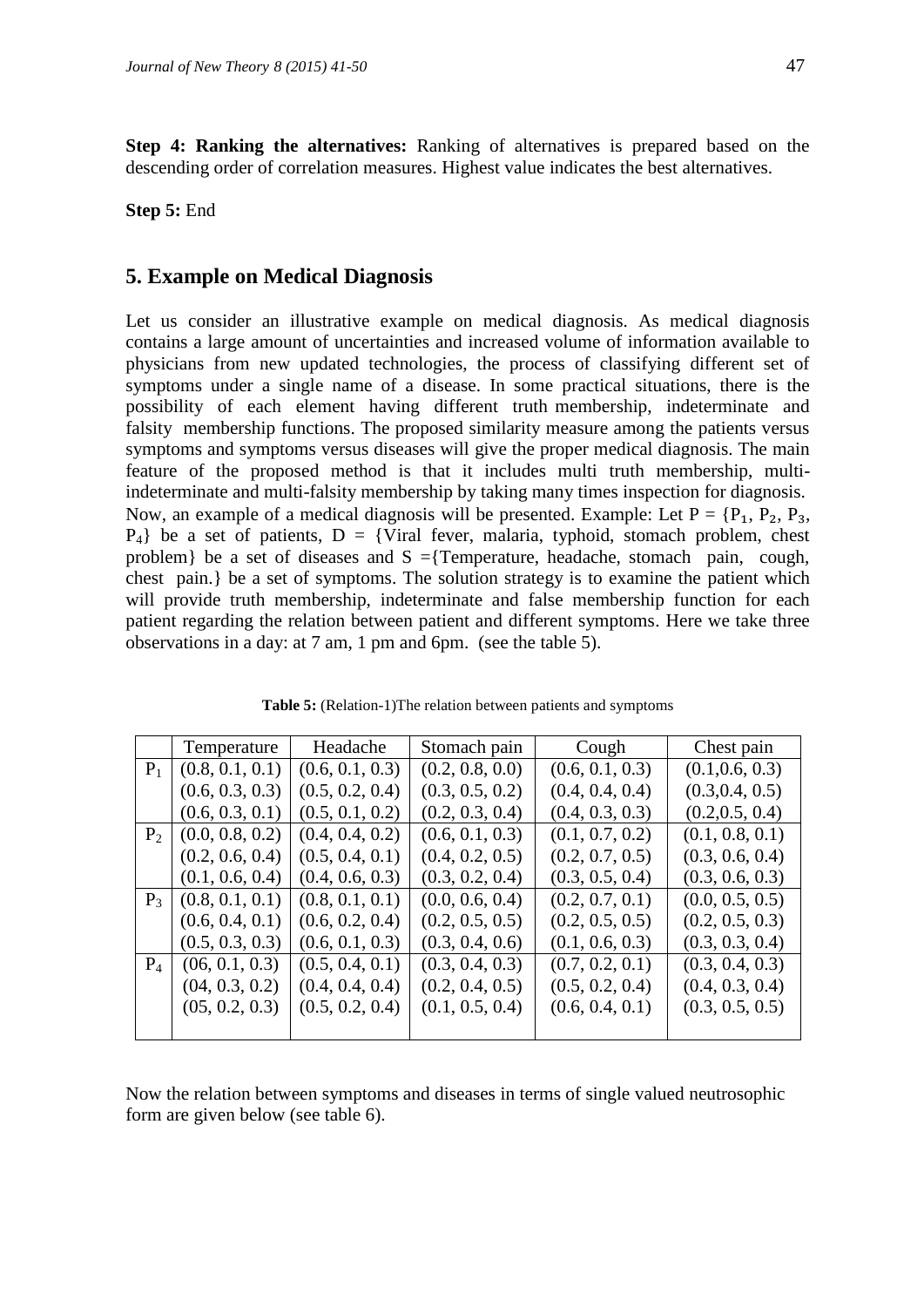|              | Viral fever     | Malaria         | Typhoid         | Stomach<br>problem | Chest problem   |
|--------------|-----------------|-----------------|-----------------|--------------------|-----------------|
| Temperature  | (0.6, 0.3, 0.3) | (0.2, 0.5, 0.3) | (0.2, 0.6, 0.4) | (0.1, 0.6, 0.6)    | (0.1, 0.6, 0.4) |
| Headache     | (0.4, 0.5, 0.3) | (0.2, 0.6, 0.4) | (0.1, 0.5, 0.4) | (0.2, 0.4, 0.6)    | (0.1, 0.6, 0.4) |
| Stomach pain | (0.1, 0.6, 0.3) | (0.0, 0.6, 0.4) | (0.2, 0.5, 0.5) | (0.8, 0.2, 0.2)    | (0.1, 0.7, 0.1) |
| Cough        | (0.4, 0.4, 0.4) | (0.4, 0.1, 0.5) | (0.2, 0.5, 0.5) | (0.1, 0.7, 0.4)    | (0.4, 0.5, 0.4) |
| Chest pain   | (0.1, 0.7, 0.4) | (0.1, 0.6, 0.3) | (0.1, 0.6, 0.4) | (0.1, 0.7, 0.4)    | (0.8, 0.2, 0.2) |

|  |  |  | Table 6: (Relation-2) The relation between symptoms and diseases |  |  |  |
|--|--|--|------------------------------------------------------------------|--|--|--|
|--|--|--|------------------------------------------------------------------|--|--|--|

Using equation (1) the tangent refined correlation measures (TRCM) between Relation-1 and Relation-2 are presented as follows (see the table 7).

| <b>TRSM</b> | Viral Fever | Malaria | Typhoid | Stomach<br>problem | Chest<br>problem |
|-------------|-------------|---------|---------|--------------------|------------------|
| $P_1$       | 0.8963      | 0.8312  | 0.8237  | 0.8015             | 0.7778           |
| $P_2$       | 0.8404      | 0.8386  | 0.8877  | 0.8768             | 0.8049           |
| $P_3$       | 0.8643      | 0.8091  | 0.8393  | 0.7620             | 0.7540           |
| $P_4$       | 0.8893      | 0.8465  | 0.8335  | 0.7565             | 0.7959           |

**Table 7:** The tangent refined correlation measure between Relation-1 and Relation-2

The highest correlation measure from the Table 7 reflects the proper medical diagnosis. Therefore, patient  $P_1$  suffers from viral fever,  $P_2$  suffers from typhoid,  $P_3$  suffers from viral fever and  $P_4$  also suffers from viral fever.

### **6. Conclusions**

In this paper, we have proposed a refined tangent similarity measure approach of single valued neutrosophic set and proved some of their basic properties. We have presented an application of tangent similarity measure of single valued neutrosophic sets in medical diagnosis. The concept presented in the paper can be applied in other practical decision making problems involving uncertainity, falsity and indeterminacy. The proposed concept can be extended to the hybrid envirobment namely, rough neutrosophic environment.

### **References**

- [1] S. Broumi, F. Smarandache, *Several similarity measures of neutrosophic sets*, Neutrosophic Sets and Systems 1(2013) 54-62.
- [2] S. Broumi, F. Smarandache, *Correlation coefficient of interval neutrosophic set*, Periodical of Applied Mechanics and Materials, with the title Engineering Decisions and Scientific Research in Aerospace, Robotics, Biomechanics, Mechanical Engineering and Manufacturing; Proceedings of the International Conference ICMERA, Bucharest, October 2013.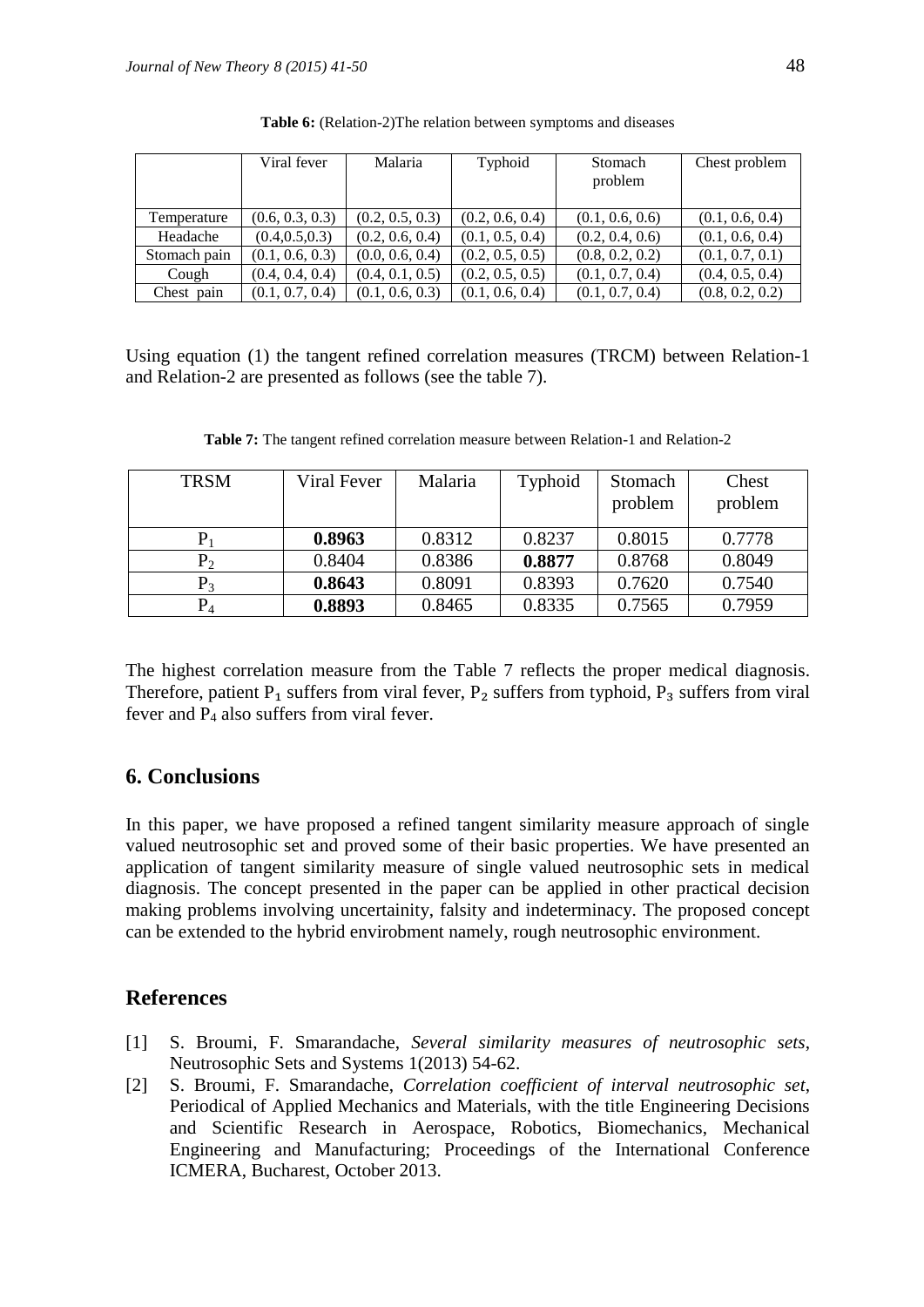- [3] P. Majumder, S. K. Samanta, *On similarity and entropy of neutrosophic sets*, Journal Intelligence and Fuzzy Systems 26 (2014) 1245–1252.
- [4] J. Ye, *Vector similarity measures of simplified neutrosophic sets and their application in multi criteria decision making*, International Journal Fuzzy Systems 16(2) (2014) 204-215.
- [5] J. Ye, *Clustering methods using distance-based similarity measures of single-valued neutrosophic sets*, Journal of Intelligent Systems, doi: 10.1515/jisys-2013-0091, 2014.
- [6] S. Ye, J. Ye, *Dice Similarity Measure between Single Valued Neutrosophic Multisets and Its Application in Medical Diagnosis*, Neutrosophic Sets and Systems 6 (2014) 50-55.
- [7] J. Ye, *Multiple attribute group decision-making method with completely unknown weights based on similarity measures under single valued neutrosophic environment*, Journal of Intelligence and Fuzzy Systems, 27(6)(2014)2927-2935.
- [8] J. Ye, Q. S. Zhang, *Single valued neutrosophic similarity measures for multiple attribute decision making*, Neutrosophic Sets and Systems 2(2014) 48-54.
- [9] J .Ye, *Improved cosine similarity measures of simplified neutrosophic sets for medical diagnoses*, Artificial Intelligence in Medicine, doi: 10.1016/j.artmed.2014.12.007, 2014.
- [10] P. Biswas, S. Pramanik, and B. C. Giri, *Cosine similarity measure based multiattribute decision-making with trapezoidal fuzzy neutrosophic numbers*, Neutrosophic sets and Systems 8 (2015) 48-58.
- [11] S. Pramanik, K. Mondal, *Cosine similarity measure of rough neutrosophic sets and its application in medical diagnosis*. Global Journal of Advanced Research 2(1)(2015) 212-220.
- [12] K. Mondal, S. Pramanik, *Neutrosophic refined similarity measure based on cotangent function and its application to multi-attribute decision making*, Global Journal of Advanced Research 2(2) (2015) 486-494.
- [13] K. Mondal, S. Pramanik, *Cotangent similarity measure of rough neutrosophic sets and its application to medical diagnosis*, Journal of New Theory 4(2015) 90-102.
- [14] R. R. Yager, *On the theory of bags (Multi sets)*, International Journal of General Systems 13(1986) 23-37.
- [15] S. Sebastian, T. V. Ramakrishnan, *Multi-fuzzy sets*, International Mathematics Forum 5(50) (2010) 2471-2476.
- [16] S. Sebastian, T. V. Ramakrishnan, *Multi fuzzy sets: an extension of fuzzy sets*, Fuzzy Information Engine 3(1) (2011) 35-43.
- [17] T. K. Shinoj, S. J. John, *Intuitionistic fuzzy multi-sets and its application in medical diagnosis,* World Academy of Science, Engine Technology 61 (2012) 1178-1181.
- [18] F. Smarandache, *n-Valued refined neutrosophic logic and its applications in physics*, Progress in Physics 4 (2013) 143-146.
- [19] S. Broumi, F. Smarandache, *Neutrosophic refined similarity measure based on cosine function*, Neutrosophic Sets and Systems 6 (2014) 42-48.
- [20] S. Pramanik, K. Mondal, *Weighted fuzzy similarity measure based on tangent function and its application to medical diagnosis*, International Journal of Innovative Research in Science, Engineering Technology 4(2) (2015) 158-164.
- [21] K. Mondal, S. Pramanik, *Intuitionistic Fuzzy Similarity Measure Based on Tangent Function and its application to multi-attribute decision making*, Global Journal of Advanced Research 2(2) (2015) 464-471.